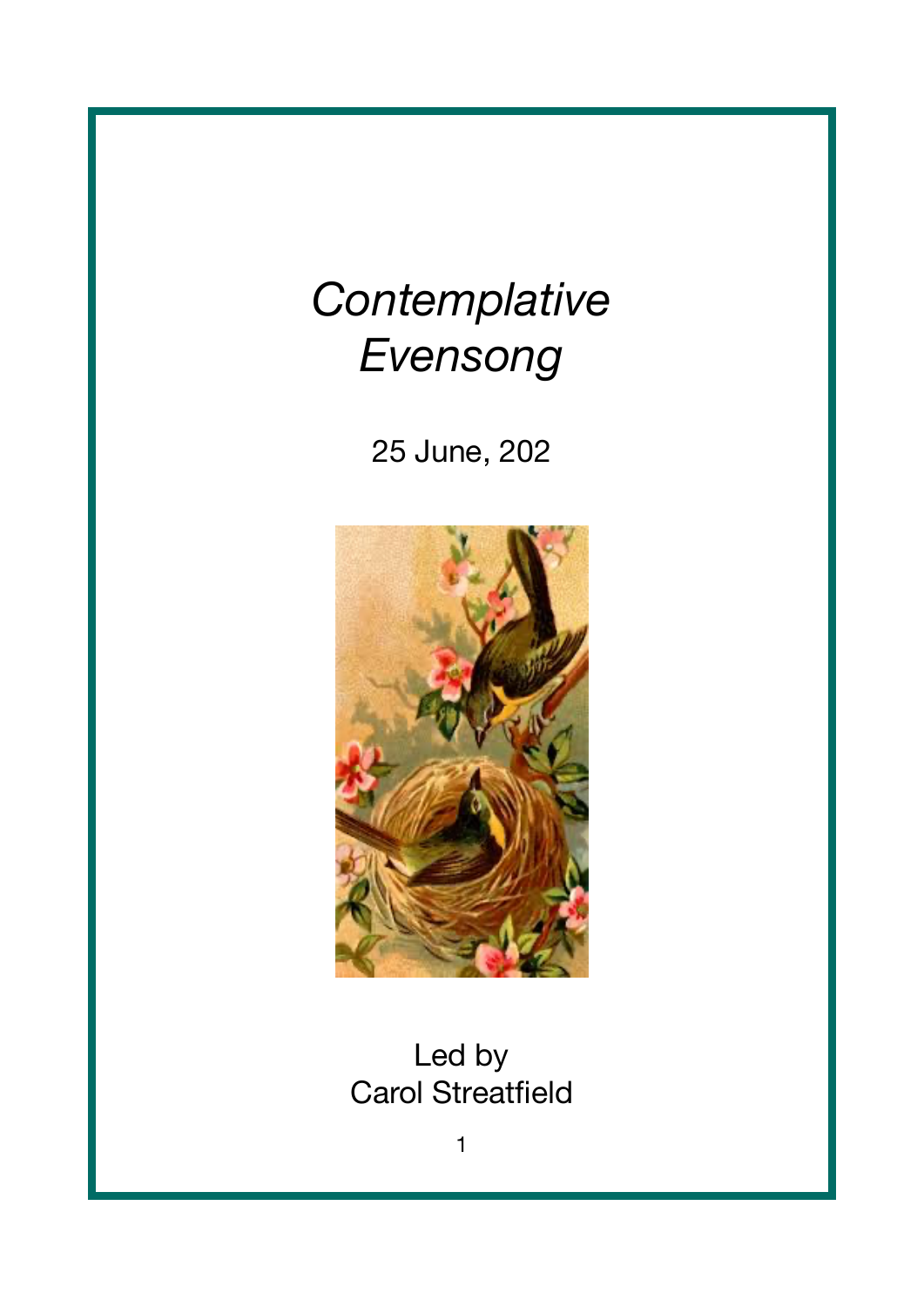We acknowledge the traditional owners of this land we meet on, the Jagera and Turrbal peoples, and pay our respects to Elders past, present and emerging, as together we seek and pray for reconciliation in God's way of peace.

[Reflection music:

**Serenade** - Pachelbel In The Garden Dan Gibson's Solitudes <https://youtu.be/q7KEpSyN7HM?list=RDMM>

**East of the Full Moon** - Deuter (8:34) <https://youtu.be/QBdkb0suFFI?list=RDEMtv7EUax389RFoo3Hfud9jg>

**Loving Touch** - Deuter (10:10) <https://youtu.be/PMa2iDlOkiI?list=RDEMtv7EUax389RFoo3Hfud9jg>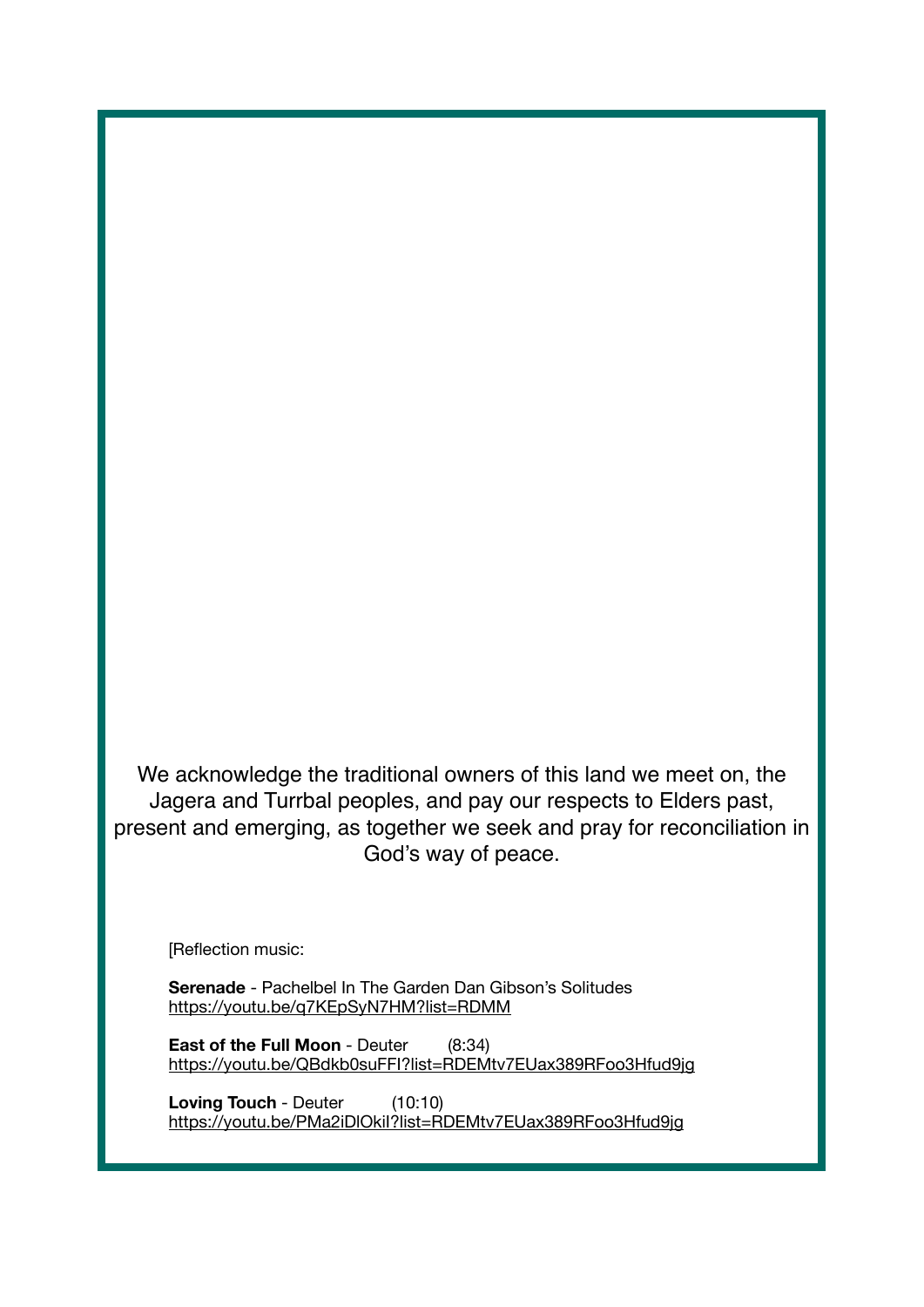*Approach:* 

 Our help is in the name of the Eternal God,  **who is making the heavens and the Earth.** 

 Eternal Spirit, flow through our being and open our lips,  **that our mouths may proclaim your praise.** 

 *Hymn:* **I Will Follow** - Marantha Music [https://youtu.be/YYvs13w4c\\_8](https://youtu.be/YYvs13w4c_8)

*Let us pray:*

*O God,* 

*the light of the minds that know you, the life of the souls that love you, the strength of the thoughts that seek you: help us so to know you that we may truly love you, and so to love you that we may fully serve you, whose service is perfect freedom; through Jesus Christ our lord.* 

**Amen** 

APBA p 558.

*Reading:* Luke 9: 51-62

 *Reflection:* William Barclay, "Study Bible: Luke 9: 57-62". [studylight.org.](http://studylight.org); Marcus J Borg, "*Meeting Jesus Again for the First Time: The Historical Jesus and the Heart of Contemporary Faith."* NY, HarperCollins, 1995: 135-136.

(Pause 10 min music)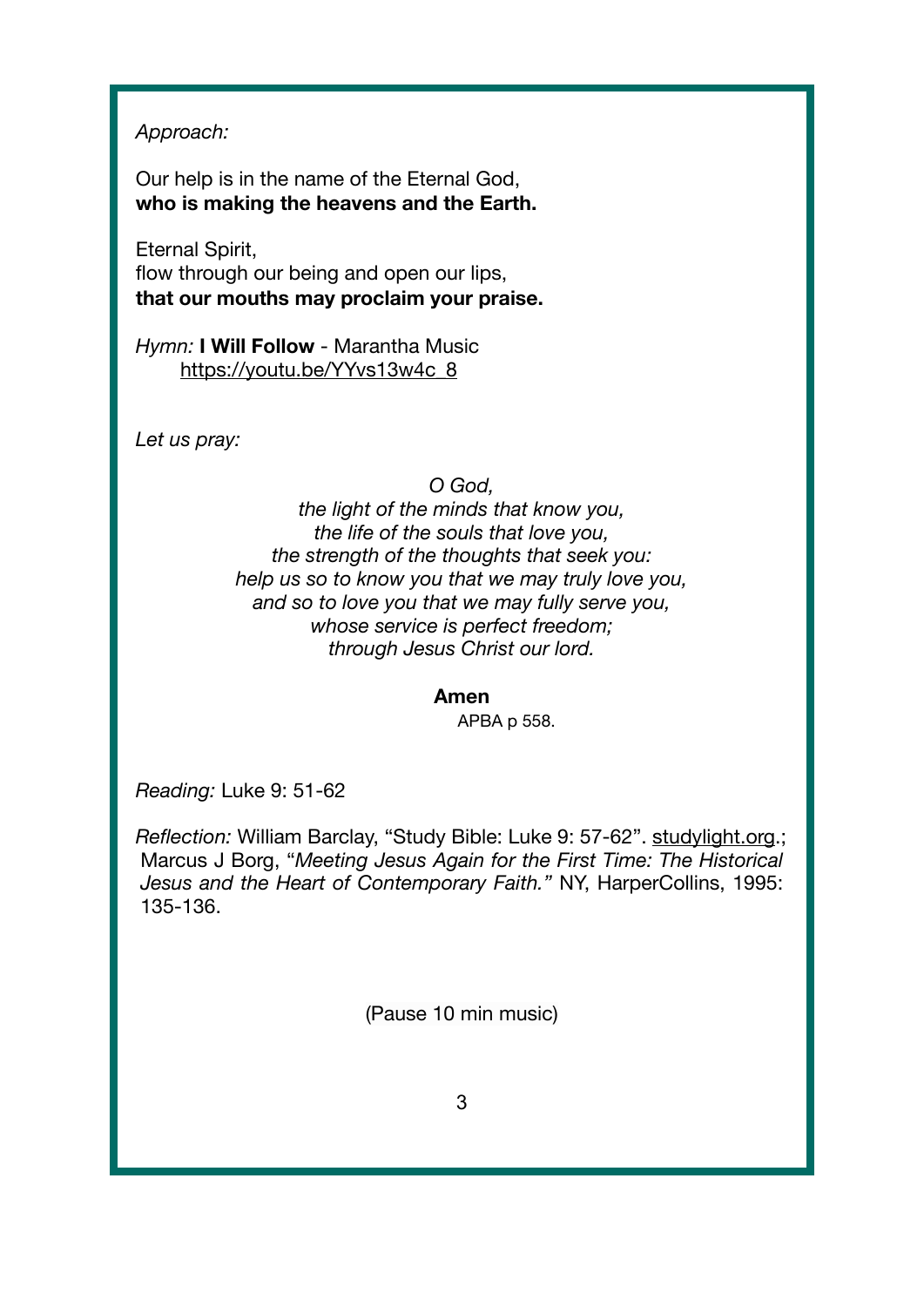**Watching Over You** - Scripture Lullabies <https://youtu.be/Ze8g4NNqyXA>

 *Let us pray*

 **Eternal Spirit, Earth-maker, Pain-bearer, Life-giver, Source of all that is and that shall be, Father and Mother of us all, Loving God, in whom is heaven.**

 **The hallowing of your name echo through the universe! The way of your justice be followed by the peoples of the world. Your heavenly will be done by all created beings! Your commonwealth of peace and freedom sustain our hope and come on Earth.**

 **With the bread we need for today, feed us. In the hurts we absorb from one another, forgive us. In times of temptation and test, strengthen us. From trials too great to endure, spare us. From the grip of all that is evil, free us. For you reign in the glory of the power that is love, now and forever. Amen**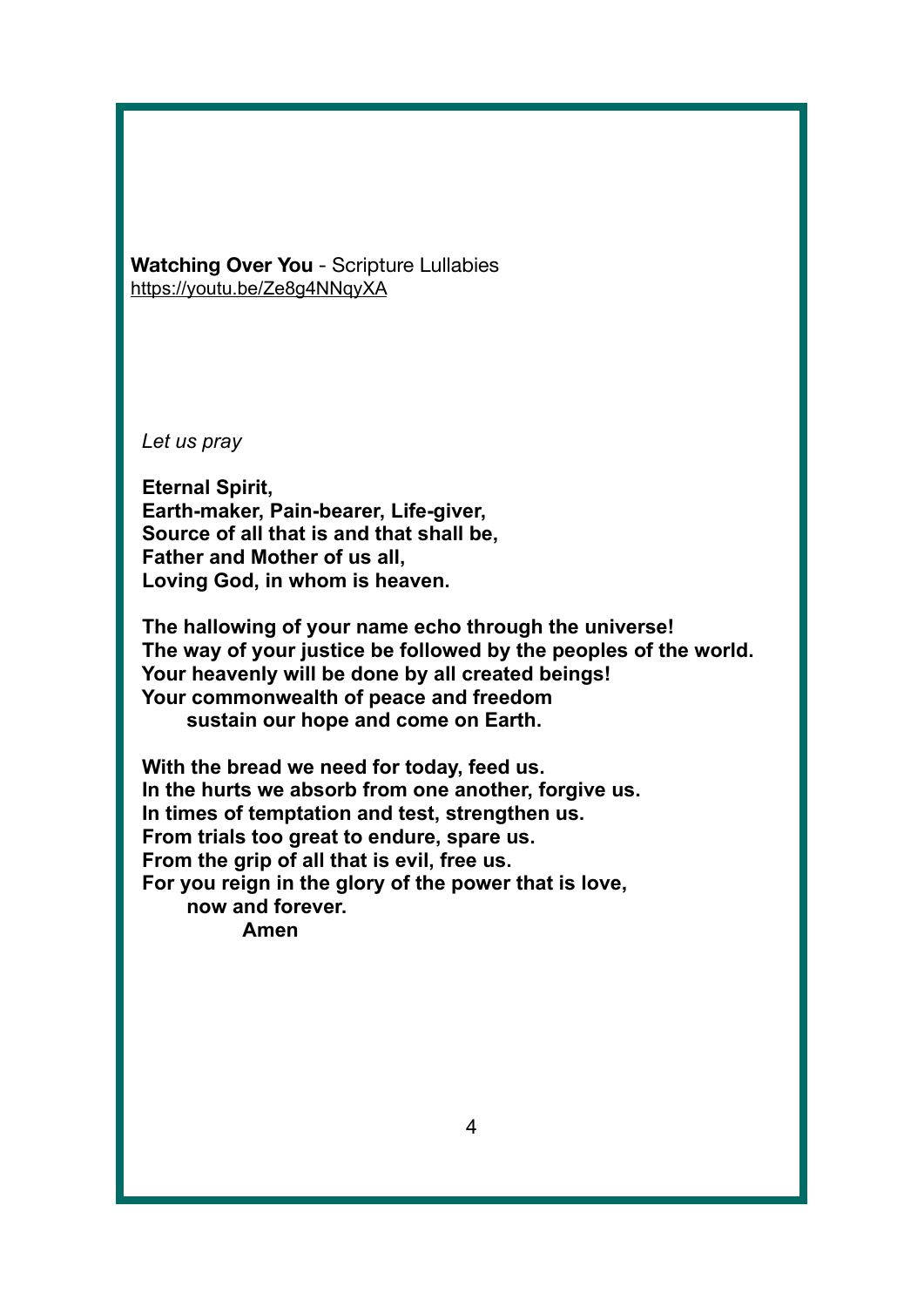

## *Skinning Your Knees on God*

*Little by little You will turn into stars. Even then, my dear, You will only be A crawling infant, Still skinning your knees on God. Little by little, You will turn into The whole sweet, amorous Universe In heat On a wild spring night, And become so free In a wonderful, secret And pure Love That flows From a conscious, One-pointed, Infinite need for Light. Even then, my dear, The Beloved will have fulfilled Just a fraction,*  Just a fraction! *Of a promise He wrote upon your heart. When your soul begins To Ever bloom and laugh And spin in Eternal Ecstasy - O little by little, You will turn into God.* 

> **Hafiz** *"I Heard God Laughing"*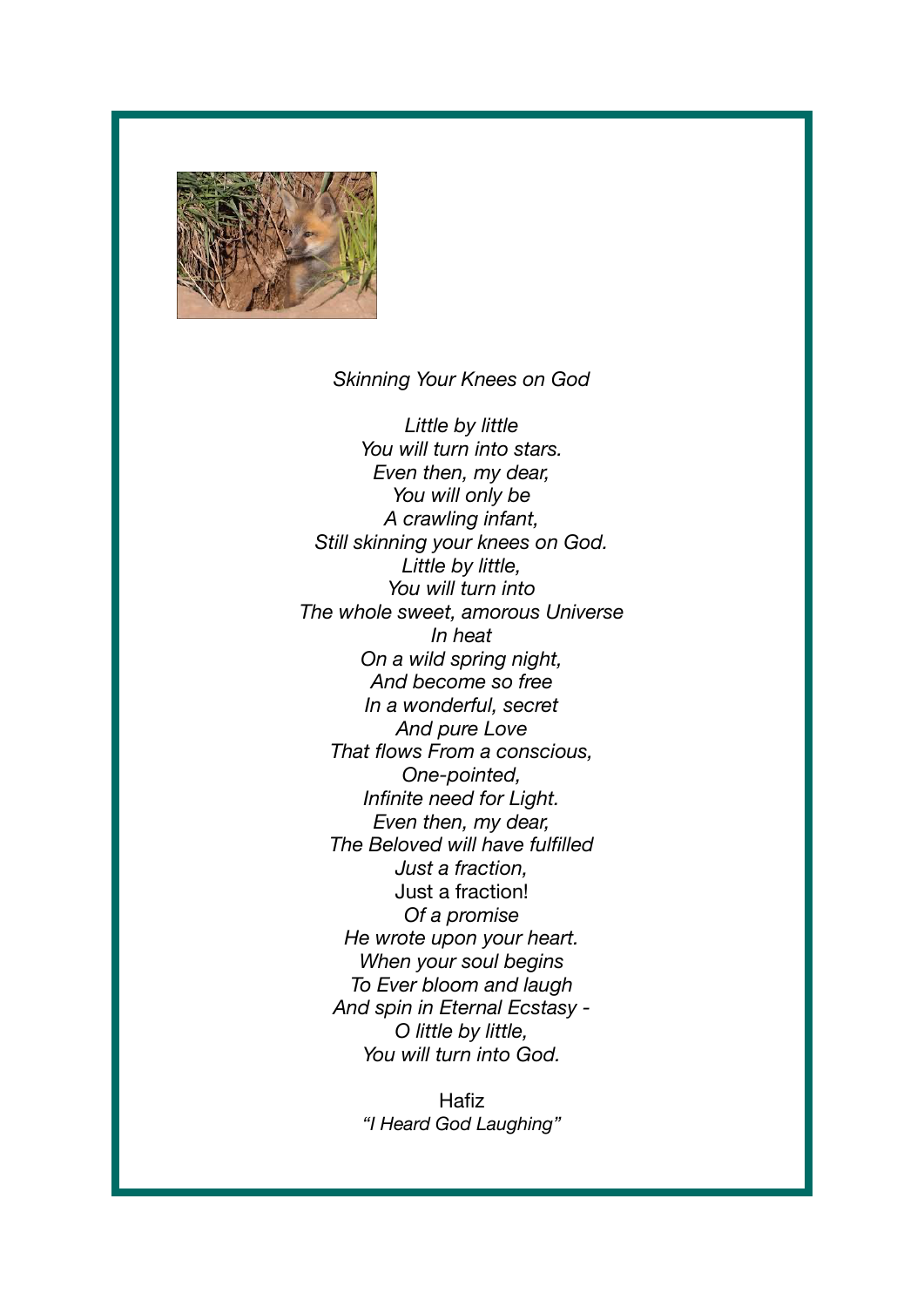**Most loving God, you send us into the world you love, give us grace to go thankfully and with courage in the power of your Spirit. Amen.** 

*Hymn:* **Your Labour Is Not In Vain** - Porter's Gate <https://youtu.be/bPj3Kf7Dorw>

 *Please stand:* 

 May the blessing of God, the eternal goodwill of God, the shalom of God, the wildness and the warmth of God, be among us and between us, now and always.

 The divine Spirit dwells in us.  **Thanks be to God** 



 Adapted from A New Zealand Prayer Book; Christchurch: Genesis Pub, 1989. Cartoons by Michael Leunig Front image from [publicdomainvectors.org](http://publicdomainvectors.org) Image on page 5 from Pat Gaines on [flickr.com](http://flickr.com) Music compiled by Ian Dearden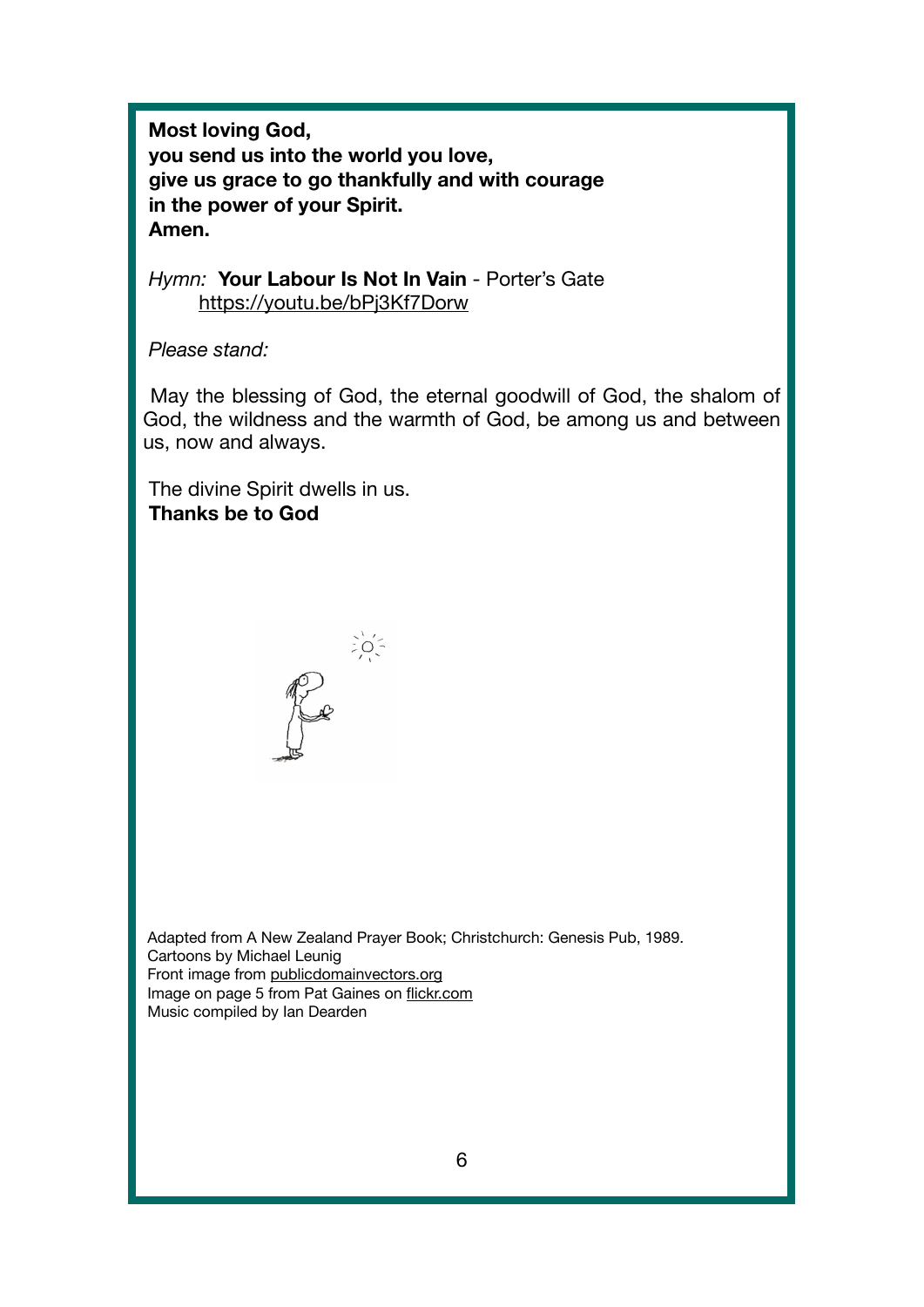*Reflection:* 

William Barclay, "Study Bible: Luke 9: 57-62". [studylight.org.](http://studylight.org)

Here we have the words of Jesus to three would-be followers.

(i) To the first man, his advice was, "Before you follow me, count the cost." No one can ever say that he was induced to follow Jesus under false pretences. Jesus paid men the compliment of pitching his demands so high that they cannot be higher. It may well be that we have done great hurt to the church by letting people think that church membership need not make so very much difference. We ought to tell them that it should make all the difference in the world. We might have fewer people; but those we had would be really pledged to Christ.

(ii) Jesus' words to the second man sound harsh, but they need not be so. In all probability the man's father was not dead, and not even nearly dead. His saying most likely meant, "I will follow you after my father has died." An English official in the East tells of a very brilliant young Arab who was offered a scholarship to Oxford or Cambridge. His answer was, "I will take it after I have buried my father." At the time his father was not much more than forty years of age.

The point Jesus was making is that in everything there is a crucial moment; if that moment is missed the thing most likely will never be done at all. The man in the story had stirrings in his heart to get out of his spiritually dead surroundings; if he missed that moment he would never get out.

The psychologists tell us that every time we have a fine feeling, and do not act on it, the less likely we are to act on it at all. The emotion becomes a substitute for the action. Take one example--sometimes we feel that we would like to write a letter, perhaps of sympathy, perhaps of thanks, perhaps of congratulations. If we put it off until to-morrow, it will in all likelihood never be written. Jesus urges us to act at once when our hearts are stirred.

(iii) His words to the third man state a truth which no one can deny. No ploughman ever ploughed a straight furrow looking back over his shoulder. There are some whose hearts are in the past. They walk forever looking backwards and thinking wistfully of the good old days. Watkinson, the great preacher, tells how once at the seaside, when he was with his little grandson, he met an old minister. The old man was very disgruntled and, to add to all his troubles, he had a slight touch of sunstroke. The little boy had been listening but had not picked it up quite correctly; and when they left the grumbling complaints of the old man, he turned to Watkinson and said, "Granddad, I hope you never suffer from a sunset!"